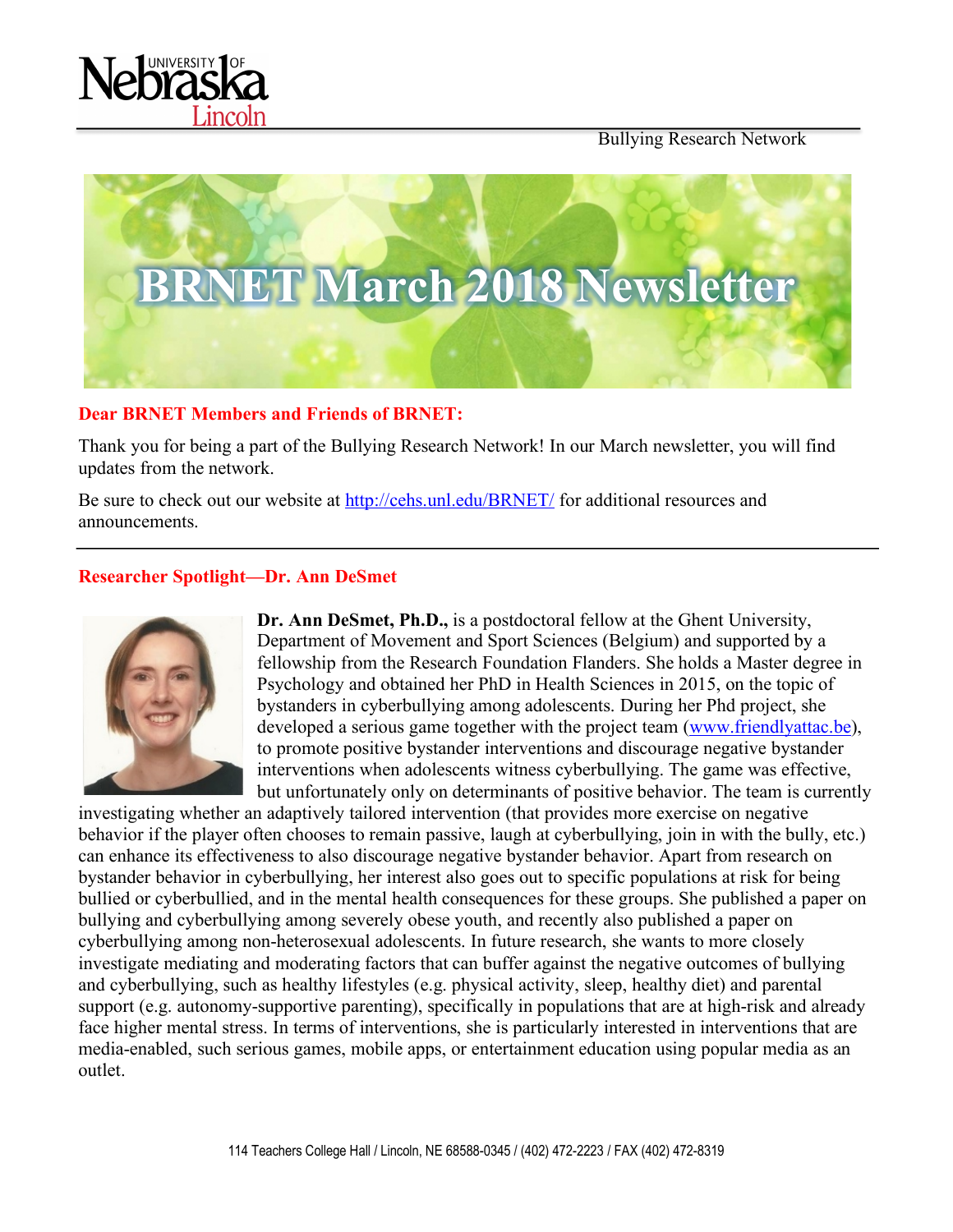She is an editor for the Games for Health journal, an associate editor for BMC Public Health, and a committee member of the special interest group on e-&m Health of the ISBNPA organization.

## **Selected References**

**DeSmet, A.,** Rodelli, M., Walrave, M., Soenens, B., Cardon, G., & De Bourdeaudhuij, I. (2018). Cyberbullying and traditional bullying involvement among heterosexual and non-heterosexual adolescents, and their associations with age and gender. *Computers in Human Behavior,*  https://doi.org/10.1016/j.chb.2018.02.010.

**DeSmet, A.,** Bastiaensens, S., Van Cleemput, K., Poels, K., Vandebosch, H., Deboutte, G., ... & De Troyer, O. (2018). The efficacy of the Friendly Attac serious digital game to promote prosocial bystander behavior in cyberbullying among young adolescents: A cluster-randomized controlled trial. *Computers in Human Behavior*, *78*, 336-347.

**DeSmet, A.,** Bastiaensens, S., Van Cleemput, K., Poels, K., Vandebosch, H., Cardon, G., & De Bourdeaudhuij, I. (2016). Deciding whether to look after them, to like it, or leave it: A multidimensional analysis of predictors of positive and negative bystander behavior in cyberbullying among adolescents. *Computers in Human Behavior*, *57*, 398-415.

**DeSmet, A.,** Aelterman, N., Bastiaensens, S., Van Cleemput, K., Poels, K., Vandebosch, H., ... & De Bourdeaudhuij, I. (2015). Secondary school educators' perceptions and practices in handling cyberbullying among adolescents: A cluster analysis. *Computers & Education*, *88*, 192-201.

**DeSmet, A.,** Deforche, B., Hublet, A., Tanghe, A., Stremersch, E., & De Bourdeaudhuij, I. (2014). Traditional and cyberbullying victimization as correlates of psychosocial distress and barriers to a healthy lifestyle among severely obese adolescents–a matched case–control study on prevalence and results from a cross-sectional study. *BMC public health*, *14*(1), 224.

# **BRNET New Members!**

BRNET has a current total of 202 members! Welcome to the BRNET, **Drs. Mubarak Rahamathulla**, **Scott Ross**, and **Ryan Broll**.

Please send recommendations for potential BRNET members (i.e., faculty, researchers, and clinicians who are conducting research on bullying or related topics) to Drs. Shelley Hymel, Susan Swearer, or to bullyresearchnet@gmail.com.

*If you have recently joined BRNET and have not yet provided your information, please send the following to bullyresearchnet@gmail.com.*

- 1) contact information that can be posted on the website;
- 2) a brief biography of you and your work;
- 3) a list of current/ongoing projects in this area;
- 4) an annotated bibliography of your work in this area (i.e., full reference plus a few sentences about the work), and;
- 5) relevant web-based links you would like to share.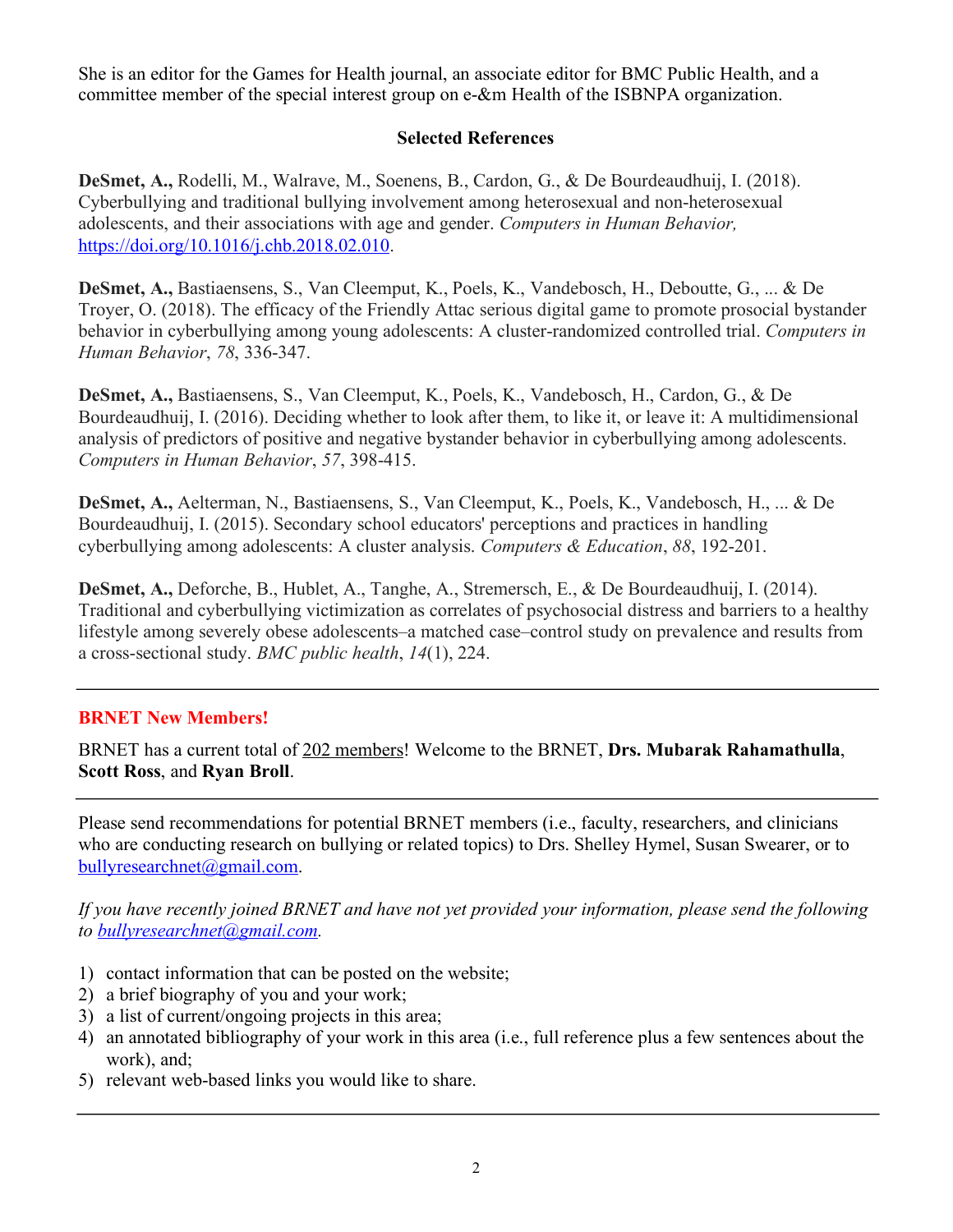#### **Friends of BRNET**

Friends of BRNET is a group of graduate students, administrators, parents, and individuals who are interested in learning more about the Bullying Research Network. Friends of BRNET receive our monthly e-newsletter. If you are interested in becoming a Friend of BRNET or want to refer someone to Friends of BRNET, please email Ana Damme, the BRNET Coordinator, at **bullyresearchnet** $@g$ gmail.com with the following information: name, title, address, and email address.

#### **BRNET Member Grant/Funding Announcements**

Receipt of funding facilitates the BRNET mission to conduct interdisciplinary research related to bullying and aggression, with particular attention being paid to the link between basic and applied research. Thus, the BRNET directors are excited to offer members a new opportunity to share grants (and other sources of funding) they have received for their research projects.

Funding varies across countries and is not limited to federal grants. If you are interested in sharing your grants or funding with other BRNET members, please send an abstract of the research funding along with the funding source to **bullyresearchnet** $\omega$ gmail.com and we will post the information on our website.

## **BRNET MEMBER ANNOUNCEMENTS**

### **(1) Call for Action to Prevent Gun Violence in the United States of America.**

The Bullying Research Network and many BRNET members have signed the attached "Call for Action" to demand that federal and state authorities take immediate action to prevent gun violence in the United States. The call for action can be found here: https://curry.virginia.edu/prevent-gun-violence.

### **(2) New Job Opportunity—National Anti-Bullying Research and Resource Centre**

The Dublin City University (DCU) is a research-intensive, globally-engaged, dynamic institution that is distinguished by both the quality and impact of its graduates and its focus on the translation of knowledge into societal and economic benefit. The National Anti-Bullying Research and Resource Centre is offering a full-time postdoctoral research who will work with colleagues at the Centre on a study related to tackling workplace bullying in healthcare professions and services. For more information about the position, please visit the following website:

http://www.dcu.ie/sites/default/files/hr/postdoctoral\_researcher\_in\_bullying\_abc\_4.5\_year\_contract.pdf.

### **(3) World Anti-Bullying Forum in Dublin, Ireland**

The second World Anti-Bullying Forum will take place in Dublin, Ireland on June 4-6th 2019. This is an international peer-review conference with a particular focus on bullying among children and adolescents. Opening of abstract submission starts on June 2018 and the closing date of abstract submission is 30 November 2018. See the website of the conference: http://wabf2019.com. BRNET co-founders, Dr. Susan Swearer and Dr. Shelley Hymel, are among the keynote speakers.

## **(4) New Job Opportunity—Bullying Prevention and Education Senior Implementation Consultant**

A new position is currently open at the Colorado Department of Education (CDE) for a Bullying Prevention and Education Senior Implementation Consultant. This position involves working as part of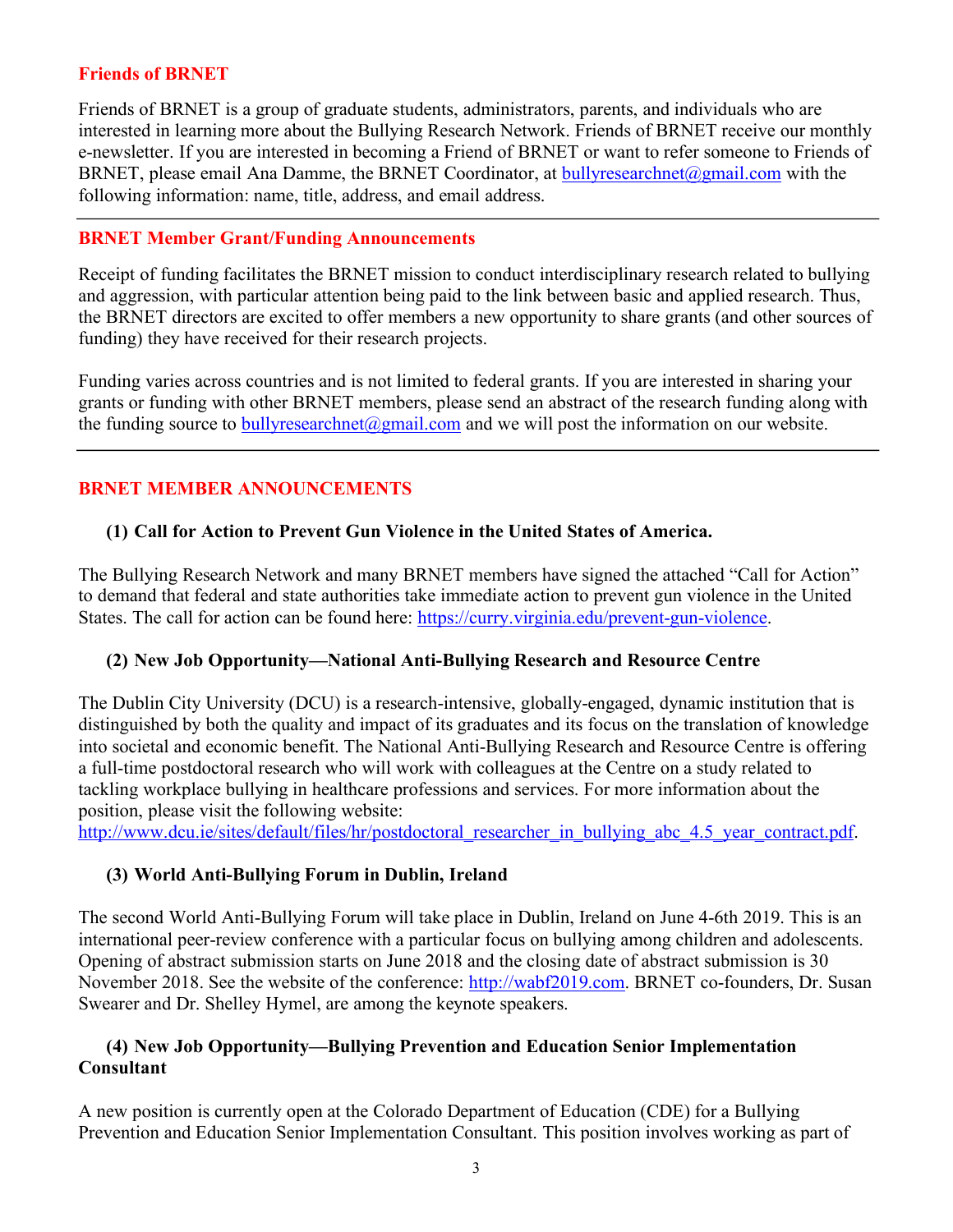the School Bullying Prevention and Education Grant (BPEG) team at CDE to improve the implementation and evaluation of the Bullying Prevention in Positive Behavioral Interventions and Supports (BP-PBIS) program in grantee schools. For more information including minimum qualifications, major duties and responsibilities, and salary range, please view the job posting on CDE's website here: https://www.cde.state.co.us/cdemgmt/hr/jobs

## **(5) Open Positions for Senior Program Administrators**

The School Climate Transformation Project (SCTP) is currently seeking two Senior Program Administrators to provide training and consultation to schools in school climate assessment; school climate improvement planning, implementation, and progress monitoring; and the evaluation of school climate support. SCTP is a partnership between the New Jersey Department of Education and Rutgers University to promote school climate improvement in schools.

Both Senior Program Administrators will provide consultation, technical assistance, and training to New Jersey schools. One of the Senior Program Administrators will also support the implementation of an ongoing program evaluation. Each position requires a Master's degree or equivalent in education, psychology, social work, or related field; strong written and verbal communication skills; the ability to travel and work independently with schools across New Jersey; and knowledge of organizational change and school climate improvement. Position Posting Links: http://jobs.rutgers.edu/postings/58500 and http://jobs.rutgers.edu/postings/58501

# **(6) Several Papers of Interest by Dr. Frey and Colleagues**

Papers about bullying, revenge, and class norms were recently published and you might find them interesting. The articles are:

Frey, K. S., & Strong, Z. H. (2018). Aggression predicts changes in peer victimization that vary by form and function. *Journal of Abnormal Child Psychology*, *46*(2), 305-318. https://link.springer.com/article/10.1007/s10802-017-0306-5

Frey, K. S., Strong, Z. H., & Onyewuenyi, A. C. (2017). Individual and class norms differentially predict proactive and reactive aggression: A functional analysis. *Journal of Educational Psychology*, *109*(2), 178. http://psycnet.apa.org/record/2016-26870-001

# **(7) HRSA Unveils Bullying Prevention Resource**

A HRSA-led team of bullying and violence prevention experts has created *Assessing Bullying Prevention Capacity and Implementing Change*. This resource helps state health departments and others assess the current capacity to address bullying and determine any gaps and needs. It contains two main tools: the Bullying Prevention Capacity Assessment, and the Bullying Prevention Change Package of evidencebased and evidence-informed strategies. Schools, summer camp programs, and other venues where youth convene can also use this resource to find meaningful strategies to promote empathy, civility, and inclusion. Download it here: Assessing Bullying Prevention Capacity and Implementing Change.

### **(8) 50th International Conference on Behavioural Science**

Attached you will find a two-page brochure for the upcoming 50th Banff International Conference on Behavioural Science to be held at the Banff Centre in Banff, Alberta on March 18th – 21st, 2018. This year's topic is "Ideal Mental Health Services". The attached brochure describes the program for the conference, how to register, accommodation information and a link to our website for more information.